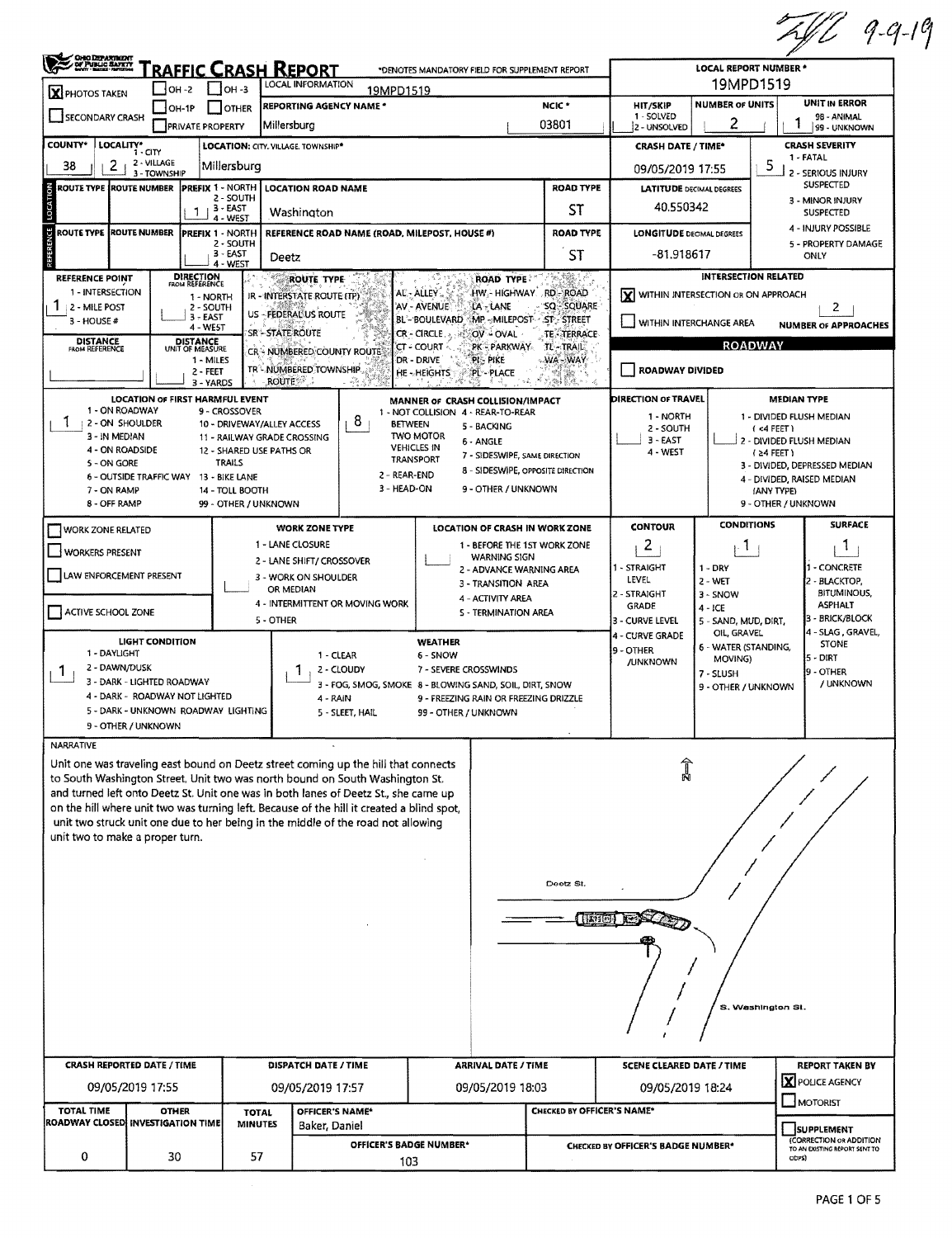|                                   | OHO DEPARTMENT                                                                                                                                                                            |                                                                        | <b>LOCAL REPORT NUMBER</b> |                                                                       |                                                   |                                                         |                                                      |                                                                        |                                                                    |  |  |  |  |  |
|-----------------------------------|-------------------------------------------------------------------------------------------------------------------------------------------------------------------------------------------|------------------------------------------------------------------------|----------------------------|-----------------------------------------------------------------------|---------------------------------------------------|---------------------------------------------------------|------------------------------------------------------|------------------------------------------------------------------------|--------------------------------------------------------------------|--|--|--|--|--|
|                                   |                                                                                                                                                                                           |                                                                        |                            |                                                                       |                                                   |                                                         |                                                      |                                                                        | 19MPD1519                                                          |  |  |  |  |  |
| UNIT#                             | <b>OWNER NAME: LAST, FIRST, MIDDLE ( SAME AS ORIVER)</b>                                                                                                                                  |                                                                        | DAMAGE                     |                                                                       |                                                   |                                                         |                                                      |                                                                        |                                                                    |  |  |  |  |  |
|                                   | PATTEN PRODUCING.                                                                                                                                                                         |                                                                        | <b>DAMAGE SCALE</b>        |                                                                       |                                                   |                                                         |                                                      |                                                                        |                                                                    |  |  |  |  |  |
|                                   | 1 - NONE<br>3 - FUNCTIONAL DAMAGE<br>OWNER ADDRESS: STREET, CITY, STATE, ZIP ( C) SAME AS DRIVER)<br>2<br>2 - MINOR DAMAGE<br>4 - DISABLING DAMAGE<br>6336 CR 333, MILLERSBURG, OH, 44654 |                                                                        |                            |                                                                       |                                                   |                                                         |                                                      |                                                                        |                                                                    |  |  |  |  |  |
|                                   |                                                                                                                                                                                           |                                                                        |                            | 9 - UNKNOWN                                                           |                                                   |                                                         |                                                      |                                                                        |                                                                    |  |  |  |  |  |
|                                   | COMMERCIAL CARRIER: NAME, ADDRESS, CITY, STATE, ZIP                                                                                                                                       |                                                                        |                            |                                                                       | COMMERCIAL CARRIER PHONE: INCLUDE AREA CODE       |                                                         |                                                      | <b>DAMAGED AREA(S)</b>                                                 |                                                                    |  |  |  |  |  |
|                                   | LP STATE   LICENSE PLATE #                                                                                                                                                                |                                                                        |                            | <b>VEHICLE IDENTIFICATION #</b>                                       |                                                   | <b>VEHICLE YEAR</b>                                     | <b>VEHICLE MAKE</b>                                  |                                                                        | INDICATE ALL THAT APPLY                                            |  |  |  |  |  |
| OН                                | DE2262                                                                                                                                                                                    |                                                                        |                            | 1FMCU9JX8EUE08940                                                     |                                                   | 2014                                                    | <b>FORD</b>                                          |                                                                        |                                                                    |  |  |  |  |  |
| <b>X</b> INSURANCE                | <b>INSURANCE COMPANY</b>                                                                                                                                                                  |                                                                        |                            | <b>INSURANCE POLICY #</b>                                             |                                                   | <b>COLOR</b>                                            | <b>VEHICLE MODEL</b>                                 |                                                                        |                                                                    |  |  |  |  |  |
|                                   | THE TRAVELERS INDEMNITY                                                                                                                                                                   |                                                                        |                            | SLP-12585193-19-N4                                                    |                                                   | <b>RED</b>                                              | <b>ESCAPE</b>                                        |                                                                        |                                                                    |  |  |  |  |  |
|                                   | <b>TYPE OF USE</b><br><b><i>GOVERNMENT</i></b>                                                                                                                                            | IN EMERGENCY                                                           |                            | US DOT#                                                               | TOWED BY: COMPANY NAME                            |                                                         |                                                      |                                                                        |                                                                    |  |  |  |  |  |
| COMMERCIAL                        |                                                                                                                                                                                           | RESPONSE<br># OCCUPANTS                                                |                            | VEHICLE WEIGHT GVWR/GCWR                                              | <b>HAZARDOUS MATERIAL</b>                         |                                                         |                                                      |                                                                        |                                                                    |  |  |  |  |  |
| <b>INTERLOCK</b><br><b>DEVICE</b> | <b>HIT/SKIP UNIT</b>                                                                                                                                                                      |                                                                        |                            | $1 -$ s10K LBS.<br>2 - 10,001 - 26K LBS.                              | <b>X</b> MATERIAL<br><b>CLASS#</b><br>PLACARD ID# |                                                         |                                                      |                                                                        |                                                                    |  |  |  |  |  |
| <b>EQUIPPEO</b>                   |                                                                                                                                                                                           |                                                                        |                            | $3 - 26K$ LBS.                                                        |                                                   | PLACARD                                                 |                                                      |                                                                        |                                                                    |  |  |  |  |  |
|                                   | 1 - PASSENGER CAR<br>2 - PASSENGER VAN                                                                                                                                                    | 6 - VAN (9-1S SEATS)<br>7 - MOTORCYCLE 2-WHEELED                       |                            | 12 - GOLF CART<br>13 - SNOWMOBILE                                     |                                                   | 18 - LIMO (LIVERY VEHICLE)<br>19 - BUS (16+ PASSENGERS) | 23 - PEDESTRIAN/SKATER<br>24 - WHEELCHAIR (ANY TYPE) |                                                                        |                                                                    |  |  |  |  |  |
|                                   | (MINIVAN)                                                                                                                                                                                 | B - MOTORCYCLE 3-WHEELED<br>9 - AUTOCYCLE                              |                            | 14 - SINGLE UNIT<br><b>TRUCK</b>                                      | 20 - OTHER VEHICLE                                |                                                         | 25 - OTHER NON-MOTORIST                              |                                                                        | 10                                                                 |  |  |  |  |  |
|                                   | UNIT TYPE 3 - SPORT UTILITY<br>VEHICLE                                                                                                                                                    | 10 - MOPED OR MOTORIZED                                                |                            | 15 - SEMI-TRACTOR                                                     | 21 - HEAVY EQUIPMENT                              | 22 - ANIMAL WITH RIDER OR                               | 26 - BICYCLE<br>27 - TRAIN                           |                                                                        |                                                                    |  |  |  |  |  |
|                                   | 4 - PICK UP<br>5 - CARGO VAN                                                                                                                                                              | <b>BICYCLE</b><br>11 - ALL TERRAIN VEHICLE                             |                            | 16 - FARM EQUIPMENT<br>17 - MOTORHOME                                 |                                                   | ANIMAL-DRAWN VEHICLE                                    | 99 - UNKNOWN OR HIT/SKIP                             |                                                                        |                                                                    |  |  |  |  |  |
|                                   | (ATV/UTV)<br># OF TRAILING UNITS                                                                                                                                                          |                                                                        |                            |                                                                       |                                                   |                                                         |                                                      |                                                                        | 8                                                                  |  |  |  |  |  |
| VEHICL                            |                                                                                                                                                                                           |                                                                        |                            | 0 - NO AUTOMATION                                                     |                                                   | 3 - CONDITIONAL AUTOMATION 9 - UNKNOWN                  |                                                      |                                                                        |                                                                    |  |  |  |  |  |
|                                   | WAS VEHICLE OPERATING IN AUTONOMOUS<br>MODE WHEN CRASH OCCURRED?                                                                                                                          |                                                                        |                            |                                                                       |                                                   |                                                         |                                                      |                                                                        |                                                                    |  |  |  |  |  |
| ۷                                 | 1 - YES 2 - NO 9 - OTHER / UNKNOWN AUTONOMOUS 2 - PARTIAL AUTOMATION 5 - FULL AUTOMATION                                                                                                  |                                                                        | 0                          | 1 - DRIVER ASSISTANCE                                                 |                                                   | 4 - HIGH AUTOMATION                                     |                                                      |                                                                        |                                                                    |  |  |  |  |  |
|                                   |                                                                                                                                                                                           |                                                                        | MODE LEVEL                 |                                                                       |                                                   |                                                         |                                                      |                                                                        |                                                                    |  |  |  |  |  |
|                                   | 1 - NONE<br>$2 - TAY$                                                                                                                                                                     | 6 BUS - CHARTER/TOUR<br>7 - BUS - INTERCITY                            |                            | $11 - FIRE$<br>12 - MILITARY                                          | 16 - FARM                                         | 17 - MOWING                                             | 21 - MAIL CARRIER<br>99 - OTHER / UNKNOWN            |                                                                        |                                                                    |  |  |  |  |  |
|                                   | 3 - ELECTRONIC RIDE<br><b>8 - BUS - SHUTTLE</b><br>13 - POLICE                                                                                                                            |                                                                        |                            |                                                                       |                                                   |                                                         |                                                      |                                                                        |                                                                    |  |  |  |  |  |
| <b>SPECIAL</b>                    | <b>SHARING</b><br><b>FUNCTION 4 - SCHOOL TRANSPORT</b>                                                                                                                                    | 9 - BUS - OTHER<br>10 - AMBULANCE                                      |                            | 14 - PUBLIC UTILITY<br>1S - CONSTRUCTION EQUIP.                       |                                                   | 19 - TOWING<br>20 - SAFETY SERVICE                      |                                                      |                                                                        |                                                                    |  |  |  |  |  |
|                                   | 5 - BUS - TRANSIT/COMMUTER                                                                                                                                                                |                                                                        |                            |                                                                       |                                                   | <b>PATROL</b>                                           |                                                      |                                                                        | 12                                                                 |  |  |  |  |  |
|                                   | 1 - NO CARGO BODY TYPE                                                                                                                                                                    | 4 - LOGGING                                                            |                            | 7 - GRAIN/CHIPS/GRAVEL                                                | 11 - DUMP                                         |                                                         | 99 - OTHER / UNKNOWN                                 |                                                                        |                                                                    |  |  |  |  |  |
| CARGO                             | / NOT APPLICABLE<br>2 - BUS                                                                                                                                                               | 5 - INTERMODAL<br><b>CONTAINER CHASSIS</b>                             |                            | 8 - POLE<br>9 - CARGO TANK                                            |                                                   | 12 - CONCRETE MIXER<br>13 - AUTO TRANSPORTER            |                                                      |                                                                        | 9<br>3<br>9.                                                       |  |  |  |  |  |
| <b>BODY</b><br><b>TYPE</b>        | 3 - VEHICLE TOWING<br>ANOTHER MOTOR VEHICLE                                                                                                                                               | 6 - CARGOVAN<br>/ENCLOSED BOX                                          |                            | 10 - FLAT BED                                                         |                                                   | 14 - GARBAGE/REFUSE                                     |                                                      |                                                                        |                                                                    |  |  |  |  |  |
|                                   | 1 - TURN SIGNALS                                                                                                                                                                          | 4 - BRAKES                                                             |                            | 7 - WORN OR SLICK TIRES                                               |                                                   | 9 - MOTOR TROUBLE                                       | 99 - OTHER / UNKNOWN                                 |                                                                        |                                                                    |  |  |  |  |  |
| <b>VEHICLE</b>                    | 2 - HEAD LAMPS                                                                                                                                                                            | <b>S-STEERING</b>                                                      |                            | <b>6 - TRAILER EQUIPMENT</b>                                          |                                                   | 10 - DISABLED FROM PRIOR                                |                                                      |                                                                        |                                                                    |  |  |  |  |  |
| DEFECTS                           | 3 - TAIL LAMPS                                                                                                                                                                            | 6 - TIRE BLOWOUT                                                       |                            | DEFECTIVE                                                             |                                                   | <b>ACCIDENT</b>                                         |                                                      | $\Box$ - NO DAMAGE [ 0 ]                                               | UNDERCARRIAGE [ 14 ]                                               |  |  |  |  |  |
|                                   | 1 - INTERSECTION -                                                                                                                                                                        | 4 - MIDBLOCK -                                                         |                            | 7 - SHOULDER/ROADSIDE                                                 |                                                   | 10 - DRIVEWAY ACCESS                                    | 99 - OTHER / UNKNOWN                                 |                                                                        |                                                                    |  |  |  |  |  |
|                                   | MARKED CROSSWALK<br><b>JON-MOTORIST 2 - INTERSECTION -</b>                                                                                                                                | MARKED CROSSWALK<br>5 - TRAVEL LANE -                                  |                            | 8 - SIDEWALK                                                          |                                                   | 11 - SHARED USE PATHS<br>OR TRAILS                      |                                                      | $\Box$ -TOP [13]                                                       | $L$ -ALL AREAS [15]                                                |  |  |  |  |  |
| <b>LOCATION</b>                   | <b>UNMARKED CROSSWALK</b><br>AT IMPACT 3 - INTERSECTION - OTHER                                                                                                                           | OTHER LOCATION<br>6 - BICYCLE LANE                                     |                            | 9 - MEDIAN/CROSSING<br><b>ISLAND</b>                                  |                                                   | 12 - FIRST RESPONDER<br>AT INCIDENT SCENE               |                                                      |                                                                        | $\Box$ - UNIT NOT AT SCENE [ 16 ]                                  |  |  |  |  |  |
|                                   | 1 - NON-CONTACT                                                                                                                                                                           | 1 - STRAIGHT AHEAD                                                     |                            | 9 - LEAVING TRAFFIC                                                   |                                                   |                                                         | 15 - WALKING, RUNNING. 21 - STANDING OUTSIDE         |                                                                        | <b>INITIAL POINT OF CONTACT</b>                                    |  |  |  |  |  |
|                                   | 2 - NON-COLLISION                                                                                                                                                                         | 2 - BACKING<br>3 - CHANGING LANES                                      |                            | LANE<br>10 - PARKED                                                   |                                                   | JOGGING, PLAYING<br>16 - WORKING                        | DISABLED VEHICLE<br>99 - OTHER / UNKNOWN             | 0 - NO DAMAGE                                                          | 14 - UNDERCARRIAGE                                                 |  |  |  |  |  |
| 4                                 | 3 - STRIKING                                                                                                                                                                              | 4 - OVERTAKING/PASSING                                                 |                            | 11 - SLOWING OR STOPPED<br>IN TRAFFIC                                 |                                                   | 17 - PUSHING VEHICLE                                    |                                                      | 1-12 - REFER TO UNIT 15 - VEHICLE NOT AT SCENE<br>11<br><b>DIAGRAM</b> |                                                                    |  |  |  |  |  |
| ACTION                            | 4 - STRUCK                                                                                                                                                                                | PRE-CRASH 5 - MAKING RIGHT TURN<br><b>ACTIONS 6 - MAKING LEFT TURN</b> |                            | 12 - DRIVERLESS                                                       |                                                   | 18 - APPROACHING OR<br>LEAVING VEHICLE                  |                                                      |                                                                        | 99 - UNKNOWN                                                       |  |  |  |  |  |
|                                   | 5 - BOTH STRIKING<br>& STRUCK                                                                                                                                                             | 7 - MAKING U-TURN<br>8 - ENTERING TRAFFIC                              |                            | 13 - NEGOTIATING A CURVE<br>14 - ENTERING OR CROSSING                 |                                                   | 19 - STANDING<br>20 - OTHER NON-MOTORIST                |                                                      | 13 - TOP                                                               |                                                                    |  |  |  |  |  |
|                                   | 9 - OTHER / UNKNOWN                                                                                                                                                                       | LANE                                                                   |                            | SPECIFIED LOCATION                                                    |                                                   |                                                         |                                                      | TRAFFIC                                                                |                                                                    |  |  |  |  |  |
|                                   | 1 - NONE<br>2 - FAILURE TO YIELD                                                                                                                                                          | /ACDA                                                                  |                            | 8 - FOLLOWING TOO CLOSE 13 - IMPROPER START FROM<br>A PARKED POSITION |                                                   | 18 - OPERATING DEFECTIVE<br><b>EQUIPMENT</b>            | 23 - OPENING DOOR INTO<br><b>ROADWAY</b>             | <b>TRAFFICWAY FLOW</b><br>1 - ONE-WAY                                  | <b>TRAFFIC CONTROL</b>                                             |  |  |  |  |  |
|                                   | 3 - RAN RED LIGHT<br>4 - RAN STOP SIGN                                                                                                                                                    | 9 - IMPROPER LANE<br><b>CHANGE</b>                                     |                            | 14 - STOPPED OR PARKED<br><b>ILLEGALLY</b>                            |                                                   | 19 - LOAD SHIFTING<br>/FALLING/SPILLING                 | 99 - OTHER IMPROPER<br>ACTION                        | 2 - TWO-WAY                                                            | 1 - ROUNDABOUT 4 - STOP SIGN<br>2 - SIGNAL<br>5 - YIELD SIGN       |  |  |  |  |  |
|                                   | S - UNSAFE SPEED<br>CONTRIBUTING 6 - IMPROPER TURN                                                                                                                                        | 10 - IMPROPER PASSING                                                  |                            | 15 - SWERVING TO AVOID                                                |                                                   | 20 - IMPROPER CROSSING                                  |                                                      | 2                                                                      | 4<br>3 - FLASHER<br>6 - NO CONTROL                                 |  |  |  |  |  |
| TES <sub>(S)</sub>                | CIRCUMSTANCES <sub>7</sub> - LEFT OF CENTER                                                                                                                                               | 11 - DROVE OFF ROAD<br>12 - IMPROPER BACKING                           |                            | 16 - WRONG WAY<br>17 - VISION OBSTRUCTION                             |                                                   | 21 - LYING IN ROADWAY<br>22 - NOT DISCERNIBLE           |                                                      | # or THROUGH LANES                                                     | RAIL GRADE CROSSING                                                |  |  |  |  |  |
| <b>SEQUENCE OF EVENTS</b>         |                                                                                                                                                                                           |                                                                        |                            |                                                                       |                                                   |                                                         |                                                      | ON ROAD                                                                | 1 - NOT INVLOVED                                                   |  |  |  |  |  |
| EVEN                              |                                                                                                                                                                                           |                                                                        |                            | . EVENTS .                                                            |                                                   |                                                         |                                                      | $\mathbf{z}$                                                           | 2 - INVOLVED-ACTIVE CROSSING<br>1<br>3 - INVOLVED-PASSIVE CROSSING |  |  |  |  |  |
| 20                                | 1 - OVERTURN/ROLLOVER<br>2 - FIRE/EXPLOSION                                                                                                                                               | 7 - SEPARATION OF UNITS<br><b>8 - RAN OFF ROAD RIGHT</b>               |                            | 12 - DOWNHILL RUNAWAY<br>13 - OTHER NON-COLLISION                     |                                                   | 19 - ANIMAL -OTHER<br>20 - MOTOR VEHICLE IN             | 23 - STRUCK BY FALLING,<br>SHIFTING CARGO OR         |                                                                        |                                                                    |  |  |  |  |  |
|                                   | 3 - IMMERSION<br>4 - JACKKNIFE                                                                                                                                                            | 9 - RAN OFF ROAD LEFT<br>10 - CROSS MEDIAN                             |                            | 14 - PEDESTRIAN<br>15 - PEDALCYCLE                                    |                                                   | TRANSPORT<br>21 - PARKED MOTOR                          | ANYTHING SET IN<br><b>MOTION BY A MOTOR</b>          |                                                                        | UNIT / NON-MOTORIST DIRECTION                                      |  |  |  |  |  |
| 2                                 | 5 - CARGO / EQUIPMENT                                                                                                                                                                     | 11 - CROSS CENTERLINE -                                                |                            | 16 - RAILWAY VEHICLE                                                  |                                                   | VEHICLE                                                 | VEHICLE<br>24 - OTHER MOVABLE                        |                                                                        | 1 - NORTH<br>5 - NORTHEAST<br>2 - SOUTH<br>6 - NORTHWEST           |  |  |  |  |  |
|                                   | LOSS OR SHIFT<br>6 - EQUIPMENT FAILURE                                                                                                                                                    | OPPOSITE DIRECTION<br>OF TRAVEL                                        |                            | 17 - ANIMAL - FARM<br>16 - ANIMAL - DEER                              |                                                   | 22 - WORK ZONE<br><b>MAINTENANCE</b>                    | OBJECT                                               | э<br>FROM  <br>τoΙ                                                     | $3 - EAST$<br>7 - SOUTHEAST                                        |  |  |  |  |  |
| з                                 | create comes or in commerce personalists securities on the                                                                                                                                |                                                                        |                            |                                                                       |                                                   | EQUIPMENT                                               |                                                      |                                                                        | 4 - WEST<br><b>8 - SOUTHWEST</b><br>9 - OTHER / UNKNOWN            |  |  |  |  |  |
|                                   | 25 - IMPACT ATTENUATOR 31 - GUARDRAIL END<br>/ CRASH CUSHION                                                                                                                              | 32 - PORTABLE BARRIER                                                  |                            | 38 - OVERHEAD SIGN POST<br>39 - LIGHT / LUMINARIES                    | 46 - FENCE                                        | 4S - EMBANKMENT                                         | 52 - BUILDING<br>S3 - TUNNEL                         |                                                                        |                                                                    |  |  |  |  |  |
|                                   | 26 - BRIDGE OVERHEAD                                                                                                                                                                      | 33 - MEDIAN CABLE BARRIER                                              |                            | <b>SUPPORT</b>                                                        |                                                   | 47 MAILBOX                                              | 54 - OTHER FIXED                                     | <b>UNIT SPEED</b>                                                      | DETECTED SPEED                                                     |  |  |  |  |  |
|                                   | <b>STRUCTURE</b><br>27 - BRIDGE PIER OR                                                                                                                                                   | 34 - MEDIAN GUARDRAIL<br><b>BARRIER</b>                                |                            | 40 - UTILITY POLE<br>41 - OTHER POST, POLE                            | 48 - TREE                                         | 49 - FIRE HYDRANT                                       | OBJECT<br>99 - OTHER / UNKNOWN                       | 10                                                                     | 1 - STATED / ESTIMATED SPEED                                       |  |  |  |  |  |
|                                   | ABUTMENT<br>28 - BRIDGE PARAPET                                                                                                                                                           | 35 - MÉDIAN CONCRETE<br><b>BARRIER</b>                                 |                            | OR SUPPORT<br>42 - CULVERT                                            |                                                   | <b>SO - WORK ZONE</b><br>MAINTENANCE                    |                                                      |                                                                        | 2 - CALCULATED / EDR                                               |  |  |  |  |  |
|                                   | 29 - BRIDGE RAIL<br>30 - GUARDRAIL FACE                                                                                                                                                   | 36 - MEDIAN OTHER BARRIER 43 - CURB<br>37 - TRAFFIC SIGN POST          |                            | 44 - DITCH                                                            | 51 - WALL                                         | EQUIPMENT                                               |                                                      | POSTED SPEED                                                           |                                                                    |  |  |  |  |  |
|                                   | FIRST HARMFUL EVENT                                                                                                                                                                       |                                                                        |                            | 3 - UNDETERMINED<br>25                                                |                                                   |                                                         |                                                      |                                                                        |                                                                    |  |  |  |  |  |
|                                   |                                                                                                                                                                                           |                                                                        |                            | <b>MOST HARMFUL EVENT</b>                                             |                                                   |                                                         |                                                      |                                                                        |                                                                    |  |  |  |  |  |

 $\mathcal{L}_{\mathcal{A}}$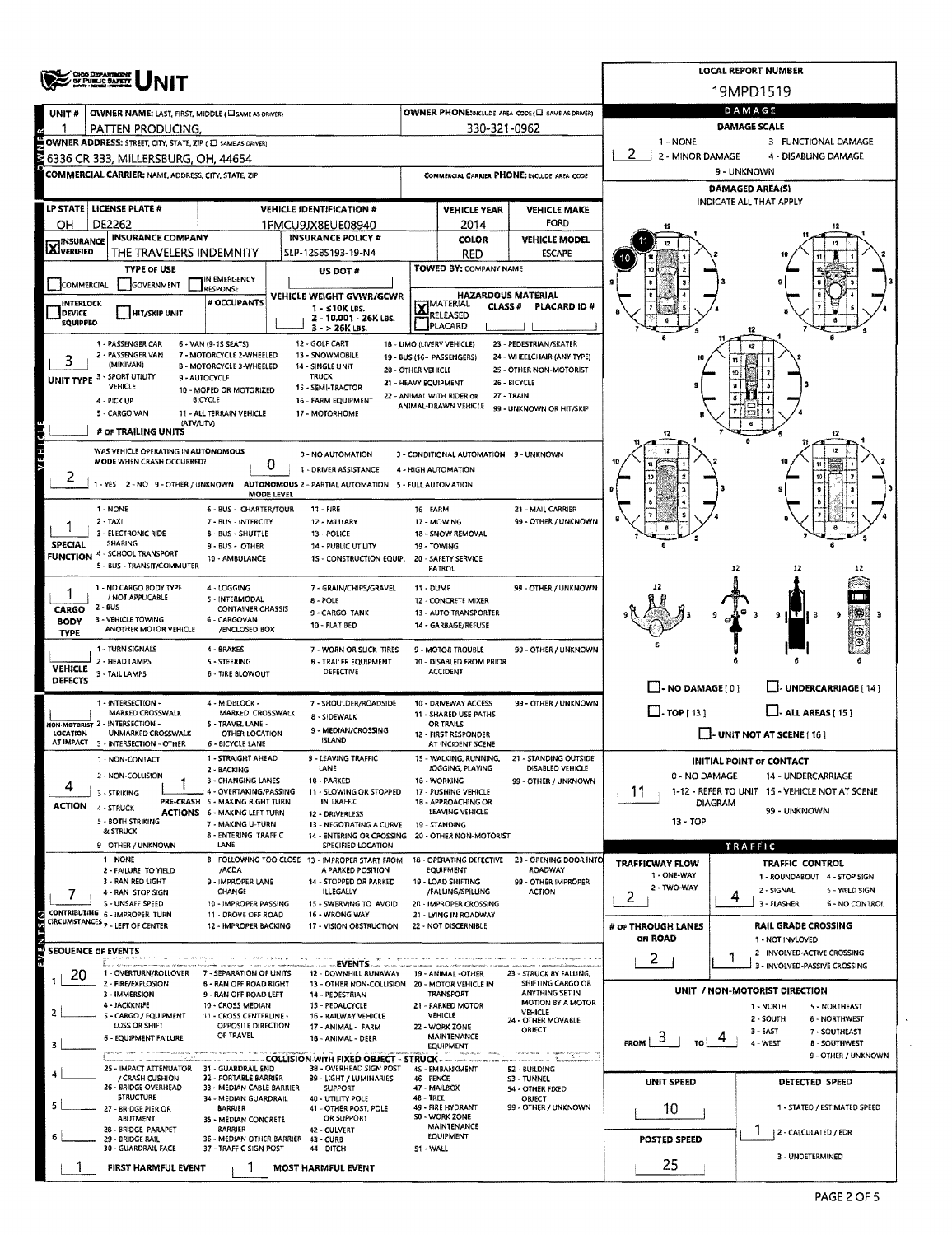|                                  |                                                                                     |                                                           | <b>LOCAL REPORT NUMBER</b>                                                               |                                                   |                                                               |                                              |                                                   |                                                                    |  |  |  |  |  |  |
|----------------------------------|-------------------------------------------------------------------------------------|-----------------------------------------------------------|------------------------------------------------------------------------------------------|---------------------------------------------------|---------------------------------------------------------------|----------------------------------------------|---------------------------------------------------|--------------------------------------------------------------------|--|--|--|--|--|--|
|                                  | ONO DZFARTARTY<br>OF PUBLIC SAFETY                                                  |                                                           | 19MPD1519                                                                                |                                                   |                                                               |                                              |                                                   |                                                                    |  |  |  |  |  |  |
|                                  |                                                                                     |                                                           |                                                                                          | OWNER PHONE:INCLUDE AREA CODE (C) SAME AS DRIVER) | DAMAGE                                                        |                                              |                                                   |                                                                    |  |  |  |  |  |  |
| UNIT #<br>2                      | <b>OWNER NAME: LAST, FIRST, MIDDLE (CI SAME AS DRIVER)</b><br>BICKEL, ARIEL, NICOLE |                                                           |                                                                                          |                                                   | 330-763-1373                                                  |                                              | <b>DAMAGE SCALE</b>                               |                                                                    |  |  |  |  |  |  |
|                                  | OWNER ADDRESS: STREET, CITY, STATE, ZIP ( C) SAME AS DRIVERY                        |                                                           |                                                                                          |                                                   |                                                               |                                              | 1 - NONE<br>3 - FUNCTIONAL DAMAGE                 |                                                                    |  |  |  |  |  |  |
| š                                | 46838 TR 221, MILLERSBURG, OH, 44654                                                |                                                           |                                                                                          |                                                   |                                                               |                                              | 2 - MINOR DAMAGE                                  | 4'- DISABLING DAMAGE                                               |  |  |  |  |  |  |
|                                  | COMMERCIAL CARRIER: NAME, ADDRESS, CITY, STATE, ZIP                                 |                                                           |                                                                                          | COMMERCIAL CARRIER PHONE: INCLUDE AREA CODE       |                                                               |                                              | 9 - UNKNOWN                                       |                                                                    |  |  |  |  |  |  |
|                                  |                                                                                     |                                                           |                                                                                          |                                                   |                                                               |                                              | <b>DAMAGED AREA(S)</b><br>INDICATE ALL THAT APPLY |                                                                    |  |  |  |  |  |  |
|                                  | LP STATE LICENSE PLATE #                                                            |                                                           | <b>VEHICLE IDENTIFICATION #</b>                                                          |                                                   | <b>VEHICLE YEAR</b>                                           | <b>VEHICLE MAKE</b>                          |                                                   |                                                                    |  |  |  |  |  |  |
| OН                               | HDB6616                                                                             |                                                           | 3FA6P0H7XFR177189                                                                        |                                                   | 2015                                                          | <b>FORD</b>                                  |                                                   |                                                                    |  |  |  |  |  |  |
| <b>X</b> INSURANCE               | <b>INSURANCE COMPANY</b><br><b>PROGRESSIVE</b>                                      |                                                           | <b>INSURANCE POLICY #</b><br>913207296                                                   |                                                   | <b>COLOR</b><br><b>BLK</b>                                    | <b>VEHICLE MODEL</b><br><b>FUSION</b>        |                                                   |                                                                    |  |  |  |  |  |  |
|                                  | <b>TYPE OF USE</b>                                                                  |                                                           | US DOT #                                                                                 |                                                   | TOWED BY: COMPANY NAME                                        |                                              |                                                   |                                                                    |  |  |  |  |  |  |
| COMMERCIAL                       | GOVERNMENT                                                                          | IN EMERGENCY<br><b>RESPONSE</b>                           |                                                                                          |                                                   |                                                               |                                              |                                                   |                                                                    |  |  |  |  |  |  |
| <b>INTERLOCK</b>                 |                                                                                     | # OCCUPANTS                                               | VEHICLE WEIGHT GVWR/GCWR<br>$1 - 510K$ LBS.                                              |                                                   | <b>HAZARDOUS MATERIAL</b><br><b>IMATERIAL</b><br>CLASS #      | PLACARD ID#                                  |                                                   |                                                                    |  |  |  |  |  |  |
| DEVICE<br><b>EQUIPPED</b>        | <b>HIT/SKIP UNIT</b>                                                                |                                                           | 2 - 10.001 - 26K LBS.                                                                    |                                                   | RELEASED<br>PLACARD                                           |                                              |                                                   |                                                                    |  |  |  |  |  |  |
|                                  | 1 - PASSENGER CAR                                                                   | 6 - VAN (9-15 SEATS)                                      | 3 - > 26K LBS.<br>12 - GOLF CART                                                         |                                                   | 18 - LIMO (LIVERY VEHICLE)                                    | 23 - PEDESTRIAN/SKATER                       |                                                   |                                                                    |  |  |  |  |  |  |
|                                  | 2 - PASSENGER VAN                                                                   | 7 - MOTORCYCLE 2-WHEELED                                  | 13 - SNOWMOBILE                                                                          |                                                   | 19 - BUS (16+ PASSENGERS)                                     | 24 - WHEELCHAIR (ANY TYPE)                   |                                                   |                                                                    |  |  |  |  |  |  |
| UNIT TYPE <sup>3</sup>           | (MINIVAN)<br>- SPORT UTILITY                                                        | <b>8 - MOTORCYCLE 3-WHEELED</b><br>9 - AUTOCYCLE          | 14 - SINGLE UNIT<br><b>TRUCK</b>                                                         | 20 - OTHER VEHICLE                                |                                                               | 25 - OTHER NON-MOTORIST                      |                                                   |                                                                    |  |  |  |  |  |  |
|                                  | VEHICLE                                                                             | 10 - MOPED OR MOTORIZED<br><b>BICYCLE</b>                 | 1S - SEMI-TRACTOR                                                                        | 21 - HEAVY EQUIPMENT                              | 22 - ANIMAL WITH RIDER OR                                     | 26 - BICYCLE<br>27 - TRAIN                   |                                                   |                                                                    |  |  |  |  |  |  |
|                                  | 4 - PICK UP<br>S - CARGO VAN                                                        | 11 - ALL TERRAIN VEHICLE                                  | 16 - FARM EQUIPMENT<br>17 - MOTORHOME                                                    |                                                   | ANIMAL-DRAWN VEHICLE                                          | 99 - UNKNOWN OR HIT/SKIP                     |                                                   |                                                                    |  |  |  |  |  |  |
|                                  | (ΑΤΥΛΙΤΥ)<br># OF TRAILING UNITS                                                    |                                                           |                                                                                          |                                                   |                                                               |                                              |                                                   |                                                                    |  |  |  |  |  |  |
| VEHICLE                          | WAS VEHICLE OPERATING IN AUTONOMOUS                                                 |                                                           |                                                                                          |                                                   |                                                               |                                              |                                                   |                                                                    |  |  |  |  |  |  |
|                                  | MODE WHEN CRASH OCCURRED?                                                           | 0                                                         | 0 - NO AUTOMATION<br>1 - DRIVER ASSISTANCE                                               |                                                   | 3 - CONDITIONAL AUTOMATION 9 - UNKNOWN<br>4 - HIGH AUTOMATION |                                              |                                                   |                                                                    |  |  |  |  |  |  |
| z                                |                                                                                     |                                                           | 1 - YES 2 - NO 9 - OTHER / UNKNOWN AUTONOMOUS 2 - PARTIAL AUTOMATION 5 - FULL AUTOMATION |                                                   |                                                               |                                              |                                                   | 10                                                                 |  |  |  |  |  |  |
|                                  |                                                                                     | MODE LEVEL                                                |                                                                                          |                                                   |                                                               |                                              |                                                   |                                                                    |  |  |  |  |  |  |
|                                  | 1 - NONE<br>$2 - 1AXI$                                                              | 6 - BUS - CHARTER/TOUR<br>7 - BUS - INTERCITY             | $11 - FIRE$<br>12 - MILITARY                                                             | <b>16 - FARM</b>                                  | 17 - MOWING                                                   | 21 - MAIL CARRIER<br>99 - OTHER / UNKNOWN    |                                                   |                                                                    |  |  |  |  |  |  |
|                                  | 3 - ELECTRONIC RIDE<br>8 - 8US - SHUTTLE<br>13 - POLICE                             |                                                           |                                                                                          |                                                   |                                                               |                                              |                                                   |                                                                    |  |  |  |  |  |  |
| SPECIAL                          | SHARING<br><b>FUNCTION 4 - SCHOOL TRANSPORT</b>                                     | 9 - BUS - OTHER<br>10 - AMBULANCE                         | 14 - PUBLIC UTILITY<br>1S - CONSTRUCTION EQUIP.                                          |                                                   | 19 - TOWING                                                   |                                              |                                                   |                                                                    |  |  |  |  |  |  |
|                                  | S - BUS - TRANSIT/COMMUTER                                                          |                                                           |                                                                                          | 20 - SAFETY SERVICE<br>PATROL                     |                                                               |                                              |                                                   | 12                                                                 |  |  |  |  |  |  |
|                                  | 1 - NO CARGO BODY TYPE                                                              | 4 - LOGGING                                               | 7 - GRAIN/CHIPS/GRAVEL                                                                   | 11 - DUMP                                         |                                                               | 99 - OTHER / UNKNOWN                         |                                                   |                                                                    |  |  |  |  |  |  |
| <b>CARGO</b>                     | / NOT APPLICABLE<br>2 - BUS                                                         | S - INTERMODAL<br><b>CONTAINER CHASSIS</b>                | B - POLE<br>9 - CARGO TANK                                                               |                                                   | 12 - CONCRETE MIXER<br>13 - AUTO TRANSPORTER                  |                                              |                                                   |                                                                    |  |  |  |  |  |  |
| BODY                             | 3 - VEHICLE TOWING<br>ANOTHER MOTOR VEHICLE                                         | 6 - CARGOVAN<br>/ENCLOSED BOX                             | 10 - FLAT BED                                                                            |                                                   | 14 - GARBAGE/REFUSE                                           |                                              |                                                   | 9                                                                  |  |  |  |  |  |  |
| TYPE                             |                                                                                     |                                                           |                                                                                          |                                                   |                                                               |                                              |                                                   |                                                                    |  |  |  |  |  |  |
|                                  | 1 - TURN SIGNALS<br>2 - HEAD LAMPS                                                  | 4 - BRAKES<br>S - STEERING                                | 7 - WORN OR SLICK TIRES<br><b>B - TRAILER EQUIPMENT</b>                                  |                                                   | <b>9 - MOTOR TROUBLE</b><br>10 - DISABLED FROM PRIOR          | 99 - OTHER / UNKNOWN                         |                                                   |                                                                    |  |  |  |  |  |  |
| <b>VEHICLE</b><br><b>DEFECTS</b> | 3 - TAIL LAMPS                                                                      | 6 - TIRE BLOWOUT                                          | DEFECTIVE                                                                                |                                                   | <b>ACCIDENT</b>                                               |                                              |                                                   |                                                                    |  |  |  |  |  |  |
|                                  |                                                                                     |                                                           |                                                                                          |                                                   |                                                               |                                              | $\Box$ - NO DAMAGE [0]                            | U-UNDERCARRIAGE [14]                                               |  |  |  |  |  |  |
|                                  | 1 - INTERSECTION -<br>MARKED CROSSWALK                                              | 4 - MIDBLOCK -<br>MARKED CROSSWALK                        | 7 - SHOULDER/ROADSIDE<br><b>B - SIDEWALK</b>                                             |                                                   | 10 - DRIVEWAY ACCESS<br>11 - SHARED USE PATHS                 | 99 - OTHER / UNKNOWN                         | $\Box$ -TOP [13]<br>$\Box$ - ALL AREAS [ 15 ]     |                                                                    |  |  |  |  |  |  |
| LOCATION                         | <b>NON-MOTORIST 2 - INTERSECTION -</b><br><b>UNMARKED CROSSWALK</b>                 | S - TRAVEL LANE -<br>OTHER LOCATION                       | 9 - MEDIAN/CROSSING                                                                      |                                                   | OR TRAILS<br>12 - FIRST RESPONDER                             |                                              |                                                   | $\Box$ UNIT NOT AT SCENE [16]                                      |  |  |  |  |  |  |
|                                  | AT IMPACT 3 - INTERSECTION - OTHER                                                  | <b>6 - BICYCLE LANE</b>                                   | ISLAND                                                                                   |                                                   | AT INCIDENT SCENE                                             |                                              |                                                   |                                                                    |  |  |  |  |  |  |
|                                  | 1 - NON-CONTACT                                                                     | 1 - STRAIGHT AHEAD<br>2 - BACKING                         | 9 - LEAVING TRAFFIC<br>LANE                                                              |                                                   | 1S - WALKING, RUNNING,<br>JOGGING, PLAYING                    | 21 - STANDING OUTSIDE<br>DISABLED VEHICLE    |                                                   | <b>INITIAL POINT OF CONTACT</b>                                    |  |  |  |  |  |  |
| 3                                | 2 - NON-COLLISION<br>b                                                              | 3 - CHANGING LANES                                        | 10 - PARKED                                                                              |                                                   | 16 - WORKING                                                  | 99 - OTHER / UNKNOWN                         | 0 - NO DAMAGE                                     | 14 - UNDERCARRIAGE                                                 |  |  |  |  |  |  |
| <b>ACTION</b>                    | 3 - STRIKING<br>4 - STRUCK                                                          | 4 - OVERTAKING/PASSING<br>PRE-CRASH S - MAKING RIGHT TURN | 11 - SLOWING OR STOPPED<br>IN TRAFFIC                                                    | 17 - PUSHING VEHICLE<br>18 - APPROACHING OR       |                                                               |                                              | 11<br><b>DIAGRAM</b>                              | 1-12 - REFER TO UNIT 15 - VEHICLE NOT AT SCENE                     |  |  |  |  |  |  |
|                                  | 5 - BOTH STRIKING                                                                   | <b>ACTIONS 6 - MAKING LEFT TURN</b><br>7 - MAKING U-TURN  | 12 - DRIVERLESS<br>13 - NEGOTIATING A CURVE                                              |                                                   | <b>LEAVING VEHICLE</b><br>19 - STANDING                       |                                              | $13 - TOP$                                        | 99 - UNKNOWN                                                       |  |  |  |  |  |  |
|                                  | & STRUCK                                                                            | <b>B - ENTERING TRAFFIC</b>                               | 14 - ENTERING OR CROSSING 20 - OTHER NON-MOTORIST                                        |                                                   |                                                               |                                              |                                                   |                                                                    |  |  |  |  |  |  |
|                                  | 9 - OTHER / UNKNOWN<br>1 - NONE                                                     | LANE                                                      | SPECIFIED LOCATION<br>B - FOLLOWING TOO CLOSE 13 - IMPROPER START FROM                   |                                                   | 18 - OPERATING DEFECTIVE                                      | 23 - OPENING DOOR INTO                       |                                                   | TRAFFIC                                                            |  |  |  |  |  |  |
|                                  | 2 - FAILURE TO YIELD                                                                | /ACDA                                                     | A PARKED POSITION                                                                        |                                                   | <b>EQUIPMENT</b><br>19 - LOAD SHIFTING                        | <b>ROADWAY</b>                               | <b>TRAFFICWAY FLOW</b><br>1 - ONE-WAY             | TRAFFIC CONTROL<br>1 - ROUNDABOUT 4 - STOP SIGN                    |  |  |  |  |  |  |
|                                  | 3 - RAN RED LIGHT<br>4 - RAN STOP SIGN                                              | 9 - IMPROPER LANE<br>CHANGE                               | 14 - STOPPED OR PARKED<br><b>ILLEGALLY</b>                                               |                                                   | /FALLING/SPILLING                                             | 99 - OTHER IMPROPER<br><b>ACTION</b>         | 2 - TWO-WAY<br>2                                  | 2 - SIGNAL<br>5 - YIELD SIGN<br>6                                  |  |  |  |  |  |  |
|                                  | <b>5 - UNSAFE SPEED</b><br>CONTRIBUTING 6 - IMPROPER TURN                           | 10 - IMPROPER PASSING<br>11 - DROVE OFF ROAD              | 15 - SWERVING TO AVOID<br>16 - WRONG WAY                                                 |                                                   | 20 - IMPROPER CROSSING<br>21 - LYING IN ROADWAY               |                                              |                                                   | 3 - FLASHER<br>6 - NO CONTROL                                      |  |  |  |  |  |  |
| ENTS(S)                          | CIRCUMSTANCES <sub>7</sub> - LEFT OF CENTER                                         | 12 - IMPROPER BACKING                                     | 17 - VISION OBSTRUCTION                                                                  |                                                   | 22 - NOT DISCERNIBLE                                          |                                              | # OF THROUGH LANES                                | <b>RAIL GRADE CROSSING</b>                                         |  |  |  |  |  |  |
| <b>SEOUENCE OF EVENTS</b>        |                                                                                     |                                                           |                                                                                          |                                                   |                                                               |                                              | ON ROAD                                           | 1 - NOT INVLOVED                                                   |  |  |  |  |  |  |
|                                  | f kilo                                                                              |                                                           | <b>EVENTS</b>                                                                            |                                                   |                                                               |                                              | $\overline{c}$                                    | 2 - INVOLVED-ACTIVE CROSSING<br>1<br>3 - INVOLVED-PASSIVE CROSSING |  |  |  |  |  |  |
| 20                               | 1 OVERTURN/ROLLOVER<br>2 - FIRE/EXPLOSION                                           | 7 - SEPARATION OF UNITS<br><b>B - RAN OFF ROAD RIGHT</b>  | 12 - DOWNHILL RUNAWAY<br>13 - OTHER NON-COLLISION                                        |                                                   | 19 - ANIMAL -OTHER<br>20 - MOTOR VEHICLE IN                   | 23 - STRUCK BY FALLING,<br>SHIFTING CARGO OR |                                                   |                                                                    |  |  |  |  |  |  |
|                                  | 3 - IMMERSION<br>4 - JACKKNIFE                                                      | 9 - RAN OFF ROAD LEFT<br>10 - CROSS MEDIAN                | 14 - PEDESTRIAN                                                                          |                                                   | TRANSPORT.<br>21 - PARKED MOTOR                               | ANYTHING SET IN<br>MOTION BY A MOTOR         |                                                   | UNIT / NON-MOTORIST DIRECTION                                      |  |  |  |  |  |  |
|                                  | S - CARGO / EQUIPMENT                                                               | 11 - CROSS CENTERLINE -                                   | 1S - PEDALCYCLE<br>16 - RAILWAY VEHICLE                                                  |                                                   | VEHICLE                                                       | VEHICLE<br>24 - OTHER MOVABLE                |                                                   | 1 - NORTH<br><b>S - NORTHEAST</b><br>$2 - SOUTH$<br>6 - NORTHWEST  |  |  |  |  |  |  |
|                                  | LOSS OR SHIFT<br>6 - EQUIPMENT FAILURE                                              | <b>OPPOSITE DIRECTION</b><br>OF TRAVEL                    | 17 - ANIMAL - FARM<br>18 - ANIMAL - DEER                                                 |                                                   | 22 - WORK ZONE<br><b>MAINTENANCE</b>                          | OBJECT                                       | $\mathcal{L}$                                     | $3 - EAST$<br>7 - SOUTHEAST                                        |  |  |  |  |  |  |
|                                  |                                                                                     |                                                           |                                                                                          |                                                   | EQUIPMENT                                                     |                                              | FROM<br>TQ                                        | 4 - WEST<br><b>B-SOUTHWEST</b><br>9 - OTHER / UNKNOWN              |  |  |  |  |  |  |
|                                  | 25 - IMPACT ATTENUATOR                                                              | 31 - GUARDRAIL END                                        | <b>COLLISION WITH FIXED OBJECT - STRUCK</b><br>38 - OVERHEAD SIGN POST                   |                                                   | 45 - EMBANKMENT                                               | 52 - BUILDING                                |                                                   |                                                                    |  |  |  |  |  |  |
|                                  | / CRASH CUSHION<br>26 - BRIDGE OVERHEAD                                             | 32 - PORTABLE BARRIER<br>33 - MEDIAN CABLE BARRIER        | 39 - LIGHT / LUMINARIES<br>SUPPORT                                                       | 46 - FENCE                                        | 47 - MAILBOX                                                  | S3 - TUNNEL<br>54 - OTHER FIXED              | <b>UNIT SPEED</b>                                 | DETECTED SPEED                                                     |  |  |  |  |  |  |
|                                  | <b>STRUCTURE</b><br>27 - BRIDGE PIER OR                                             | 34 - MEDIAN GUARDRAIL<br>BARRIER                          | 40 - UTILITY POLE<br>41 - OTHER POST, POLE                                               | 4B - TREE                                         | 49 - FIRE HYDRANT                                             | OBJECT<br>99 - OTHER / UNKNOWN               | 10                                                | 1 - STATED / ESTIMATED SPEED                                       |  |  |  |  |  |  |
|                                  | ABUTMENT                                                                            | 35 - MEDIAN CONCRETE                                      | OR SUPPORT                                                                               |                                                   | 50 - WORK ZONE<br><b>MAINTENANCE</b>                          |                                              |                                                   |                                                                    |  |  |  |  |  |  |
|                                  | 28 - BRIDGE PARAPET<br>29 - BRIDGE RAIL                                             | <b>BARRIER</b><br>36 - MEDIAN OTHER BARRIER 43 - CURB     | 42 - CULVERT                                                                             |                                                   | <b>EQUIPMENT</b>                                              |                                              | POSTED SPEED                                      | 2 - CALCULATED / EDR                                               |  |  |  |  |  |  |
|                                  | 30 - GUARDRAIL FACE                                                                 | 37 - TRAFFIC SIGN POST                                    | 44 - DITCH                                                                               | 51 - WALL                                         |                                                               |                                              |                                                   | 3 - UNDETERMINED                                                   |  |  |  |  |  |  |
|                                  | FIRST HARMFUL EVENT                                                                 |                                                           | <b>MOST HARMFUL EVENT</b>                                                                |                                                   |                                                               |                                              | 25                                                |                                                                    |  |  |  |  |  |  |